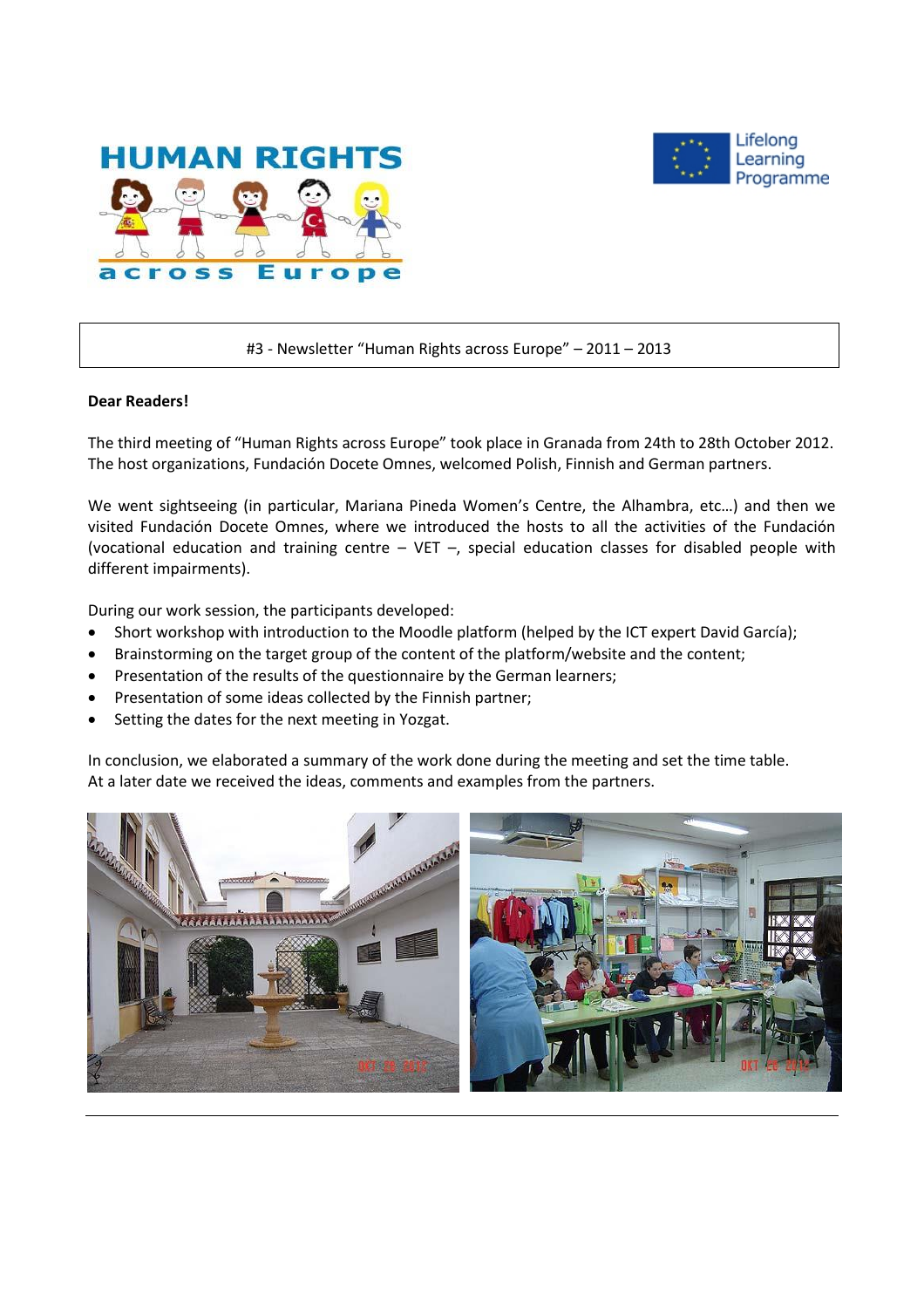## **After the meeting in Granada – before the meeting in Yozgat**

# **Çayıralan Halk Eğitimi Merkezi, Turkey**

We couldn't join the meeting in Granada but we organized a bilateral meeting with Spanish partner on 14th and 15th of December.

We presented our activities until the meeting.

Spanish partner gave information about the meeting that was organized with other partners.

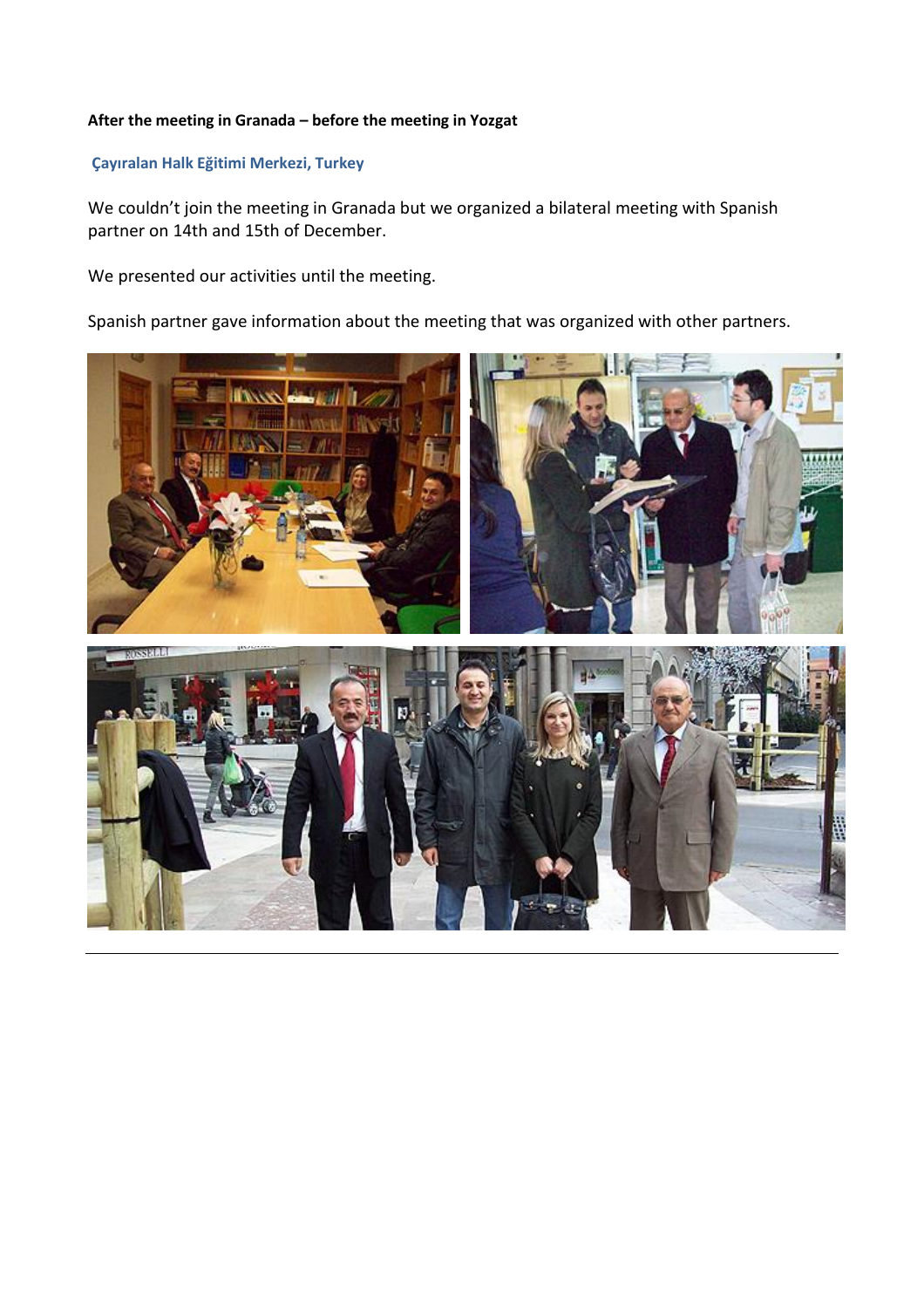#### **VHS Lingen gGmbH, Germany**

During our lessons, we speak English as much as possible, in order to improve our English skills easily and naturally along the way. Thus, it was not too difficult for two of our learners to present the survey results.

#### **Equal Pay Day**



Back home we went on talking about Human Rights in Germany. Are they respected here? We thought about discrimination and gender equality. "Everyone, without any discrimination, has the right to equal pay for equal work."

But how is it handled in our country?

We talked about our own experience and again, we searched the Internet for more information on this topic and learned about the "Equal Pay Day". It symbolises the day until which women have to work longer to earn the same salary as men earned the year before. It takes place in many countries and it depends on the pay gap of each country.

In order to find out if and what can be done about the gender pay gap, we made an appointment with an equal opportunity commissioner who has worked for the local community for several years.

On  $14<sup>th</sup>$  February we met her. We had a very warm welcome and we had an animated and interesting discussion.

After that we wrote a short report where we included some further links. The report can be found on our project homepage. We hope to encourage people to think about what each of us can do to raise further awareness and to make it a topic of public discussion in our area too.

#### **Human Rights on/in the News**

In the course of this project we often communicated with the Finnish organisation. They have a great deal of knowledge regarding Human Rights. Anneli suggested also looking at the Human Right "Freedom of Expression" and thinking about media reading skills. She sent us a document with some case studies and many stimulating questions.

During the next lessons we read the case studies, thought about similar cases in Germany and discussed the questions vividly.

This gave us the idea to have a closer look at our local newspaper. We collected several editions, read them together with respect to Human Rights, no matter if the rights are violated, in danger of being violated or supported. We found out that most often the corresponding newspaper articles were about Human Rights being violated, sometimes about Human Rights being supported, such as an "Equal Pay Day"-event in North-Rhine-Westphalia, or the support of a battered women's shelter.

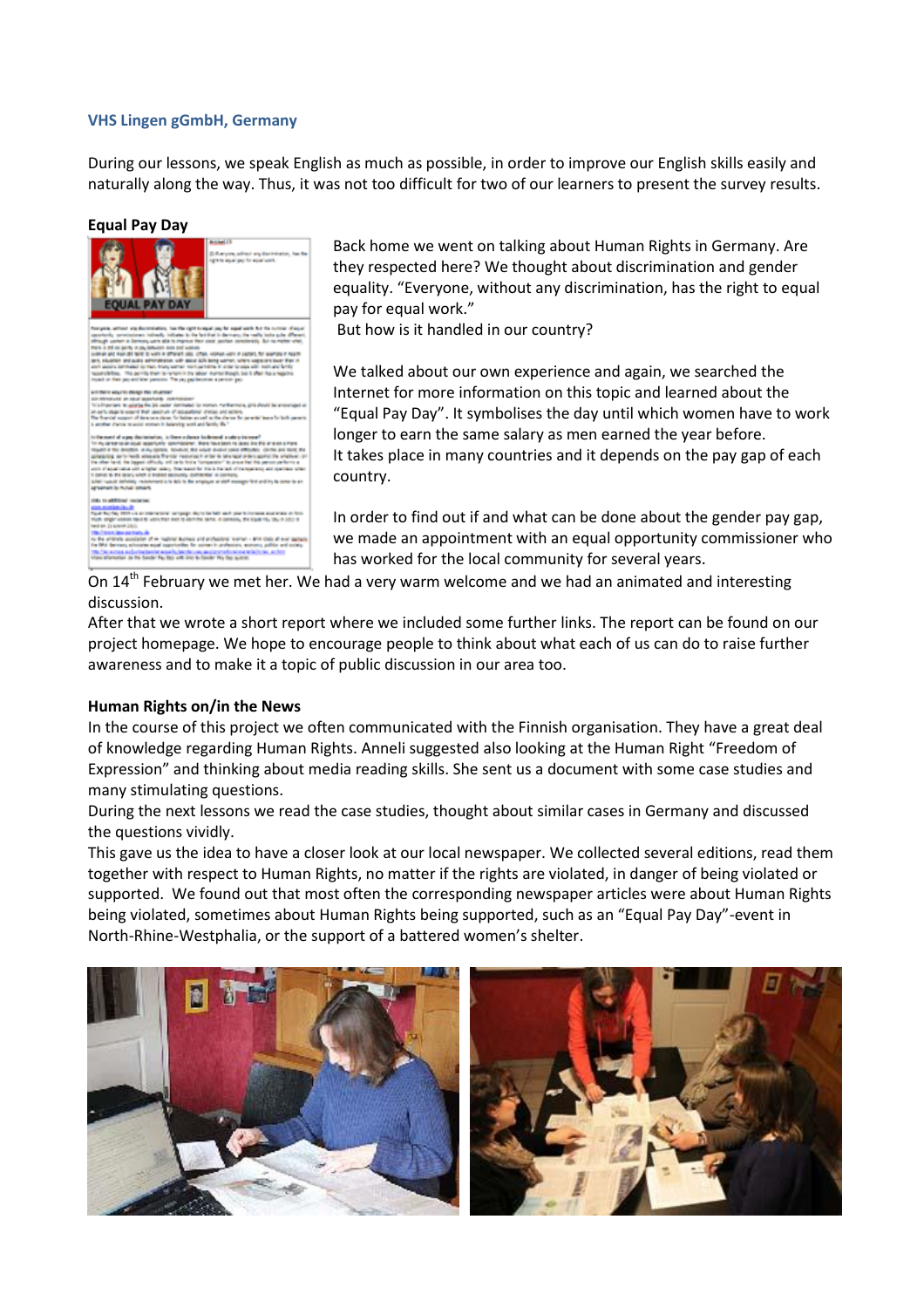### **Instytut Tolerancji, Poland**

# **Colourful Tolerance 2013 – 21 st March 2013**

One item on the agenda of the Colourful Tolerance event in 2013 was to call attention to the human rights of disabled people.



#### **FUNDACION DOCETE OMNES, Spain**

#### **Activities developed by FDO for the third meeting**

As regards the meeting in Granada, Spain the main works were the questionnaires to the students to value their knowledge about Human Rights.

The questionnaires were designed in English, thus at first we made the translation to Castilian, then we selected the students for the realization of the questionnaire and after that we analysed the results to be introduced in Granada.

Since the 3rd meeting at the Fundación, we have organized several activities about human rights with the students of our organization to value their knowledge about human rights working with the Universal Declaration of Human Rights.